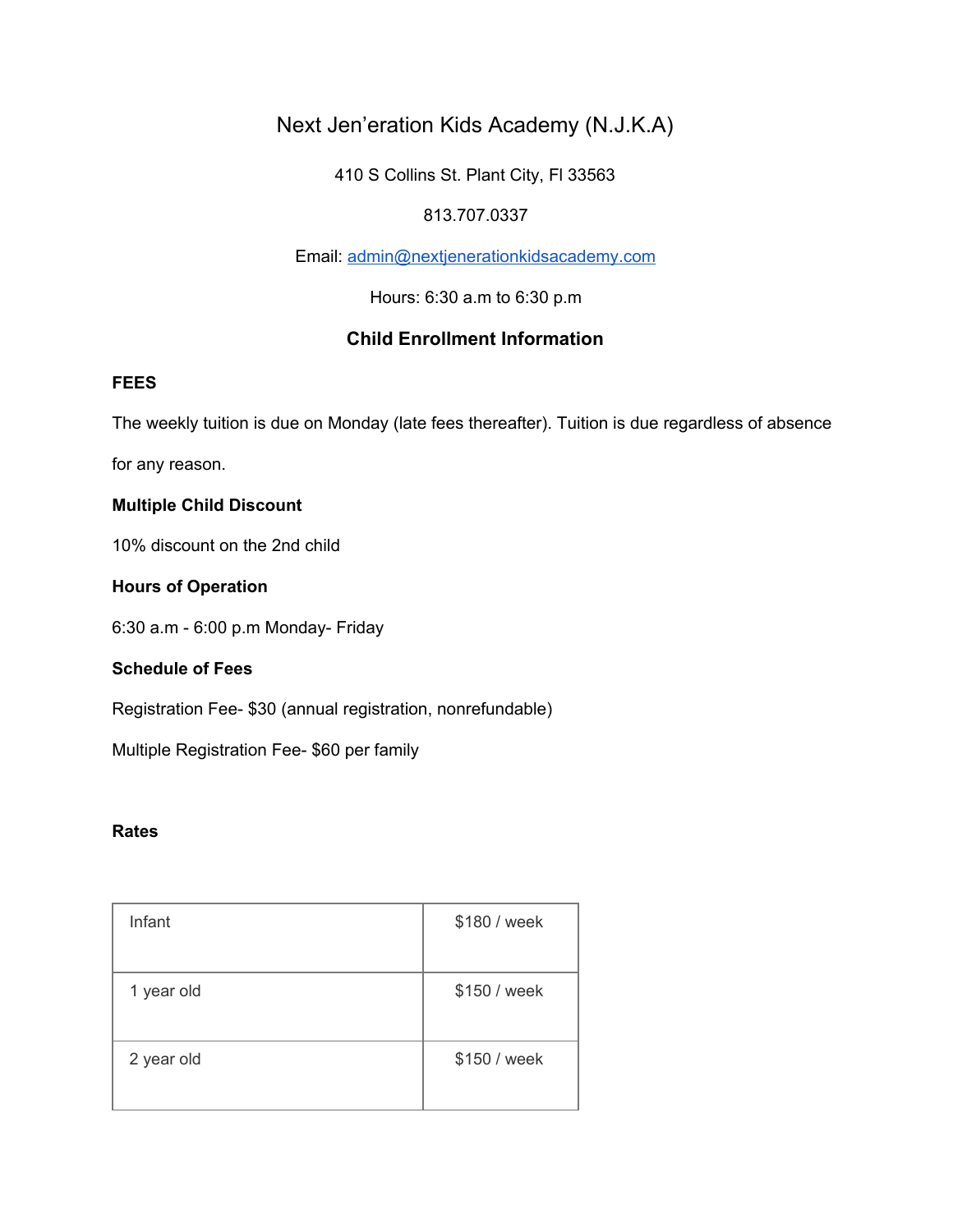| 3 year old                        | \$140 / week     |
|-----------------------------------|------------------|
| 4 & 5 year old (VPK or Pre-K)     | \$130 / week     |
| 4 year old (PRE-K/VPK, full-time) | \$130 / week     |
| School age                        | \$65/ week       |
|                                   | (before & after) |
|                                   | \$45/Week        |
|                                   | (before OR       |
|                                   | after)           |

**I have read and agree to the terms listed above and by enrolling my child in this program,**

**I hereby sign that I will follow all the guidelines I have been given.**

**\_\_\_\_\_\_\_\_\_\_\_\_\_\_\_\_\_\_\_\_\_\_\_\_\_\_\_\_\_\_\_\_\_\_\_\_\_\_\_\_\_\_\_\_\_\_**

**Parent Signature**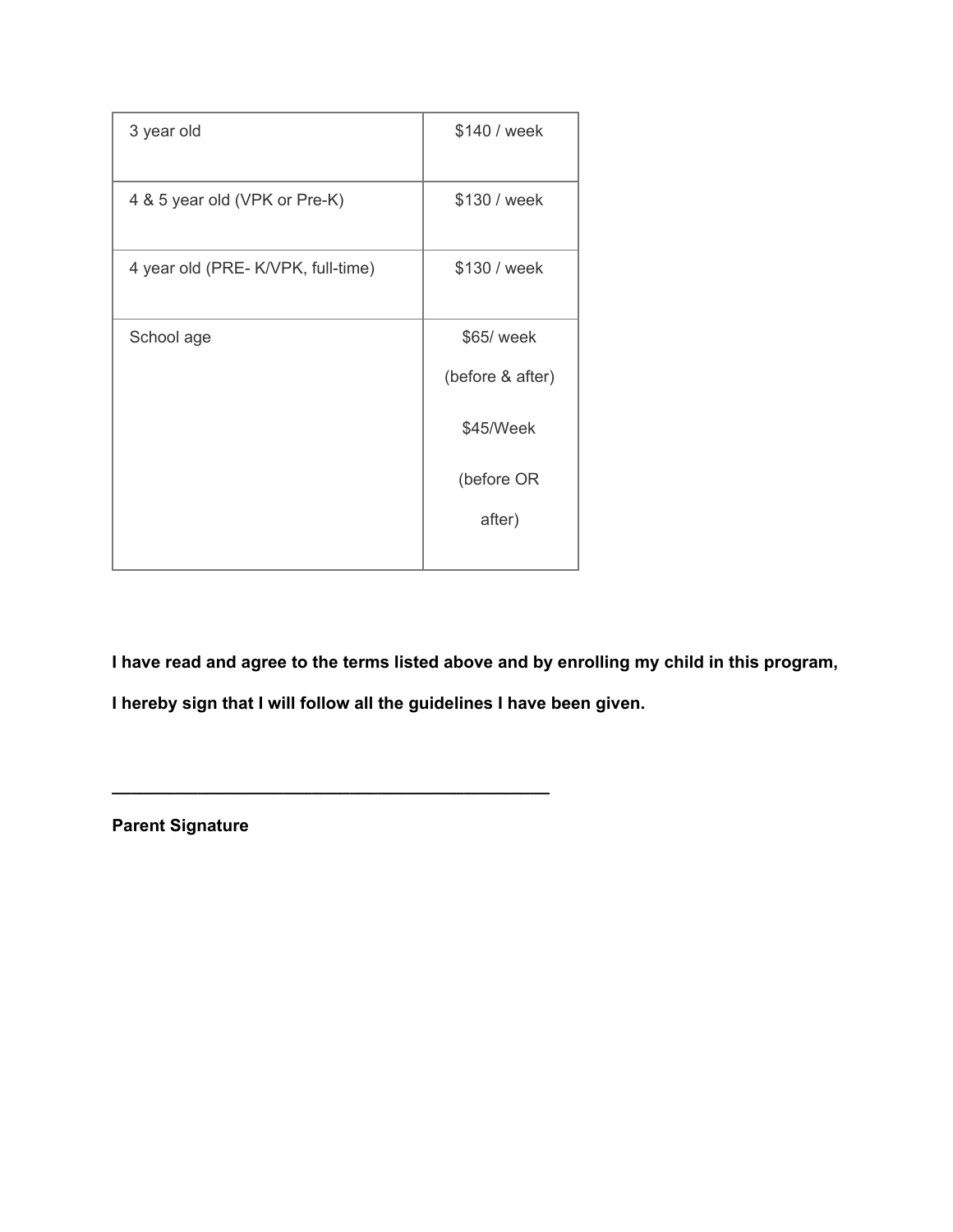## **Holidays**

We observe the following holidays, New Year's Day, Memorial Day, Good Friday, Independence

Day, Labor Day, Thanksgiving Day and the Friday after, and Christmas Day

## **Vacation**

On week vacation is given to each child after 6 consecutive months of enrollment. Child must be enrolled full-time in order to be eligible.

### **Immunization and Physical Exam**

**Physical (gold form) and immunization record (blue form) will be required for your to**

**attend N.J.K.A**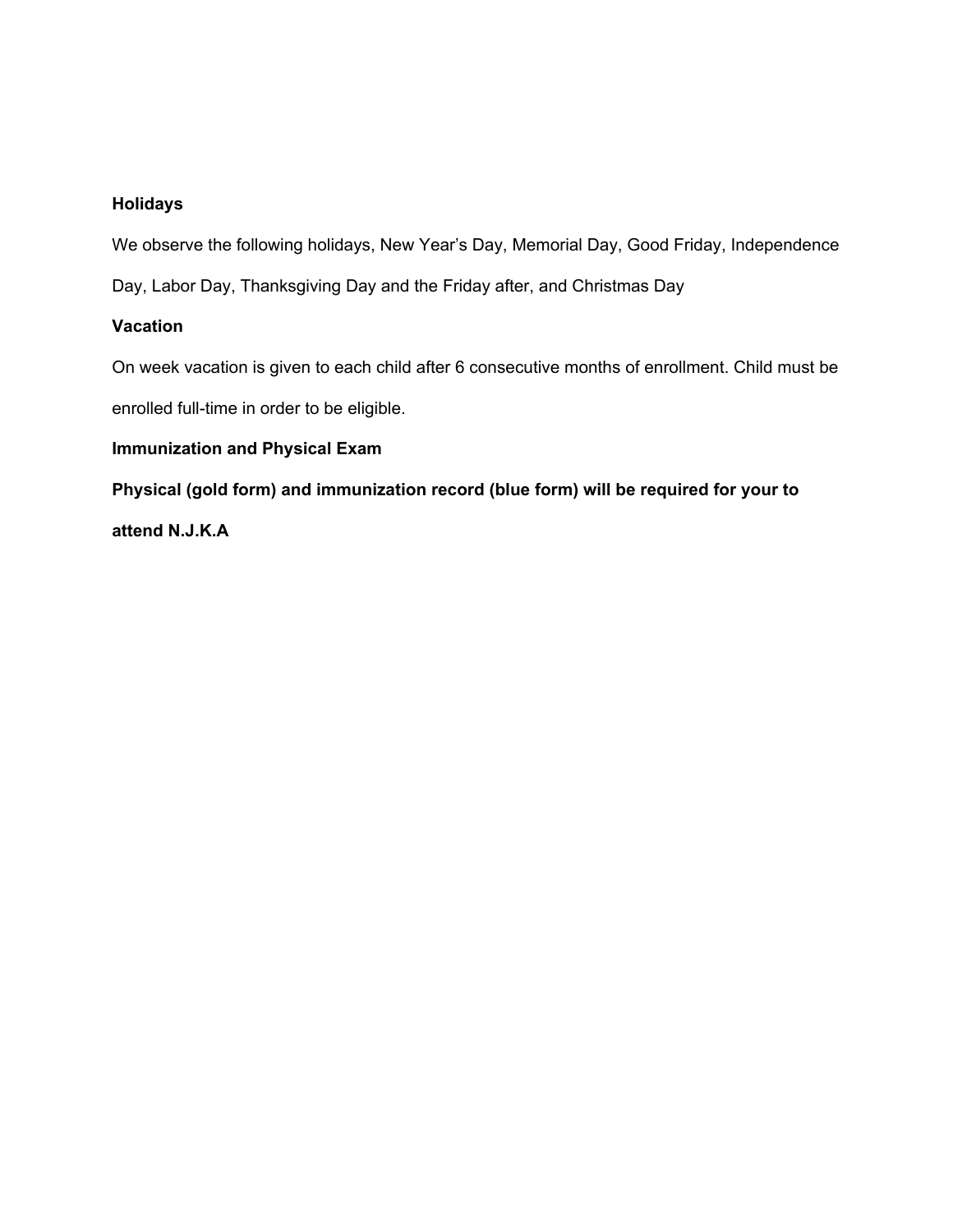# **Student/Parent Media Release Form**

Dear Parents,

NJKA may occasionally use photographs or videos from our school for promotional and educational reasons to utilize publications, brochures, newsletters, social media, our website and the like.

Before you give or your child can participate in these activities, we are asking you to give permission by signing and returning this page. Please check one of the following:

\_\_ I give permission for myself or my child to be photographed or videotaped for strict use of company publications or websites/social media sites

\_\_ I do not give permission for myself or my child to be photographed or videotaped for strict use of company publication or websites/social media sites

Child's name: \_\_\_\_\_\_\_\_\_\_\_\_\_\_\_\_\_\_\_\_\_\_\_\_\_\_\_

Parent Signature: \_\_\_\_\_\_\_\_\_\_\_\_\_\_\_\_\_\_\_\_\_\_\_\_ Date: \_\_\_\_\_\_\_\_\_\_\_\_\_\_\_

Parent's Name (Print):

Thank you for your cooperation.